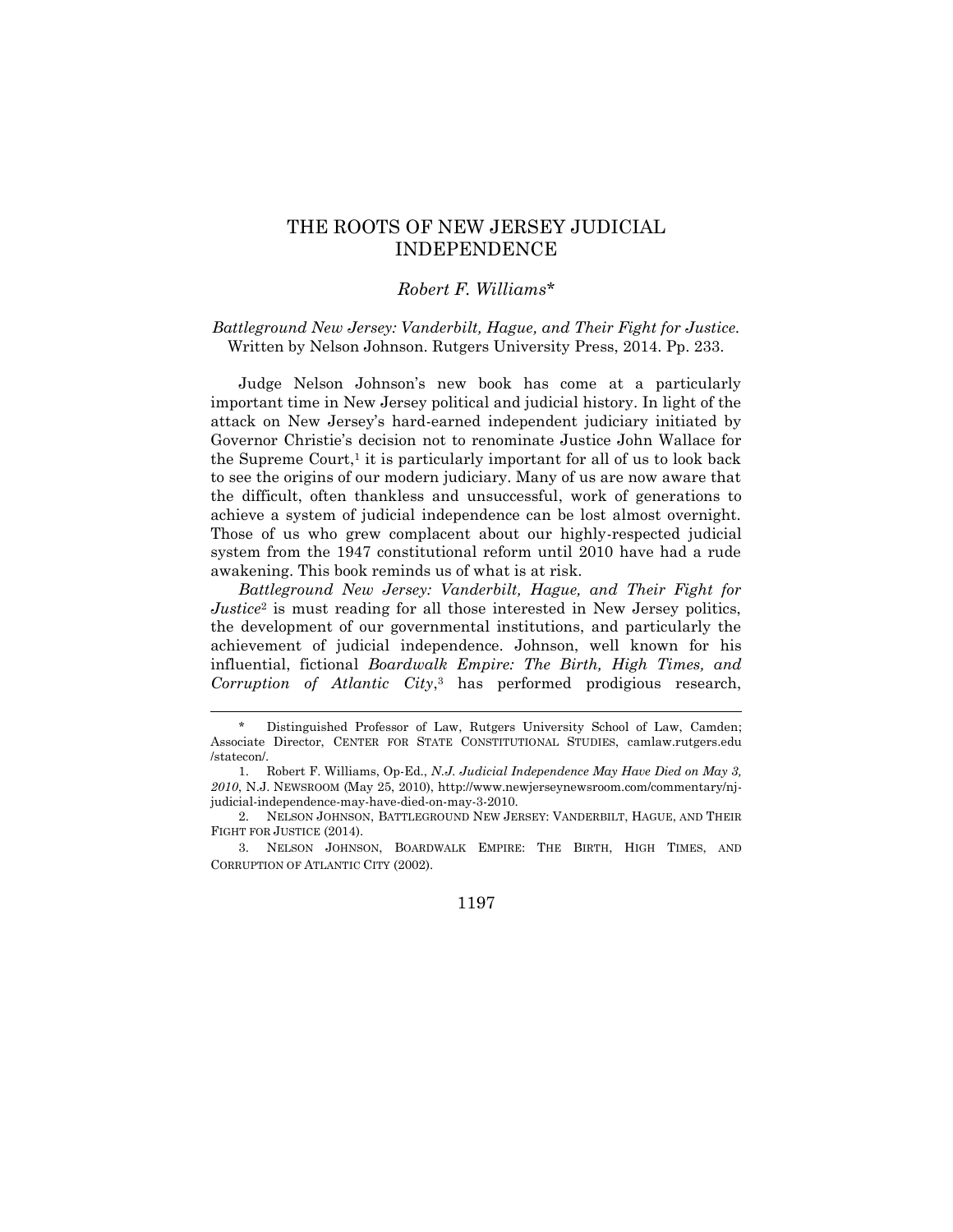including the discovery of new materials regarding Arthur Vanderbilt and his nemesis Frank Hague, for this new nonfiction work. As revealed in the title, he tells the story through the competing points of view of Newark, Vanderbilt, Republicans, and WASPs as they compete for political superiority and control of New Jersey politics and courts with Jersey City, Frank Hague, Democrats, and Catholics.

Beginning with the birth and early upbringing of these two major political rivals, Johnson recounts their very different visions of politics and government and the many battles they fought, often through proxies and hand-picked political candidates. A recurring theme is the tolerance of political corruption under the noses of dependent, politically-controlled judges.

Most judges, lawyers, and even many New Jersey citizens have heard the story of the terrible New Jersey judiciary prior to the major reforms accomplished by the 1947 New Jersey Constitution. Most of us, however, are not able to provide concrete examples of how the patchwork of courts, often with overlapping jurisdiction and barriers between law and equity, actually operated. Johnson does us all a service by recounting in Chapter One the saga of Sadie Urback as she dealt with New Jersey's Dickensian judiciary in her quest to recover life insurance for her husband's death in the late 1930s. This true story provides a very clear picture for all of us of the often insurmountable complexities and dysfunction of New Jersey's pre-1947 judiciary. By contrast to frustrated citizens who often did not receive justice at all, the judges, lawyers, and politicians who had vested interests in maintaining this obscure system resisted all efforts at reform. Johnson's assessment was that "the courts didn't exist for the general public," but instead were there to "protect the powerful from change and to serve the people who made their incomes from the system."<sup>4</sup>

Johnson described the system as follows:

Delays, confusion, and uncertainty brought about by two separate court systems, overlapping jurisdictions, ancient rules, and puppet judges created a Dickensian aura of absurdity that sent litigants from the state's courthouses dreading the thought of returning. The hodgepodge of courts, which had evolved over the centuries at the whim of politicians, was at best hit or miss when it came to ensuring the rule of law. 5

 $\overline{\phantom{a}}$ 

<sup>4.</sup> JOHNSON, *supra* note 2, at 6.

<sup>5.</sup> *Id.* at 5–6.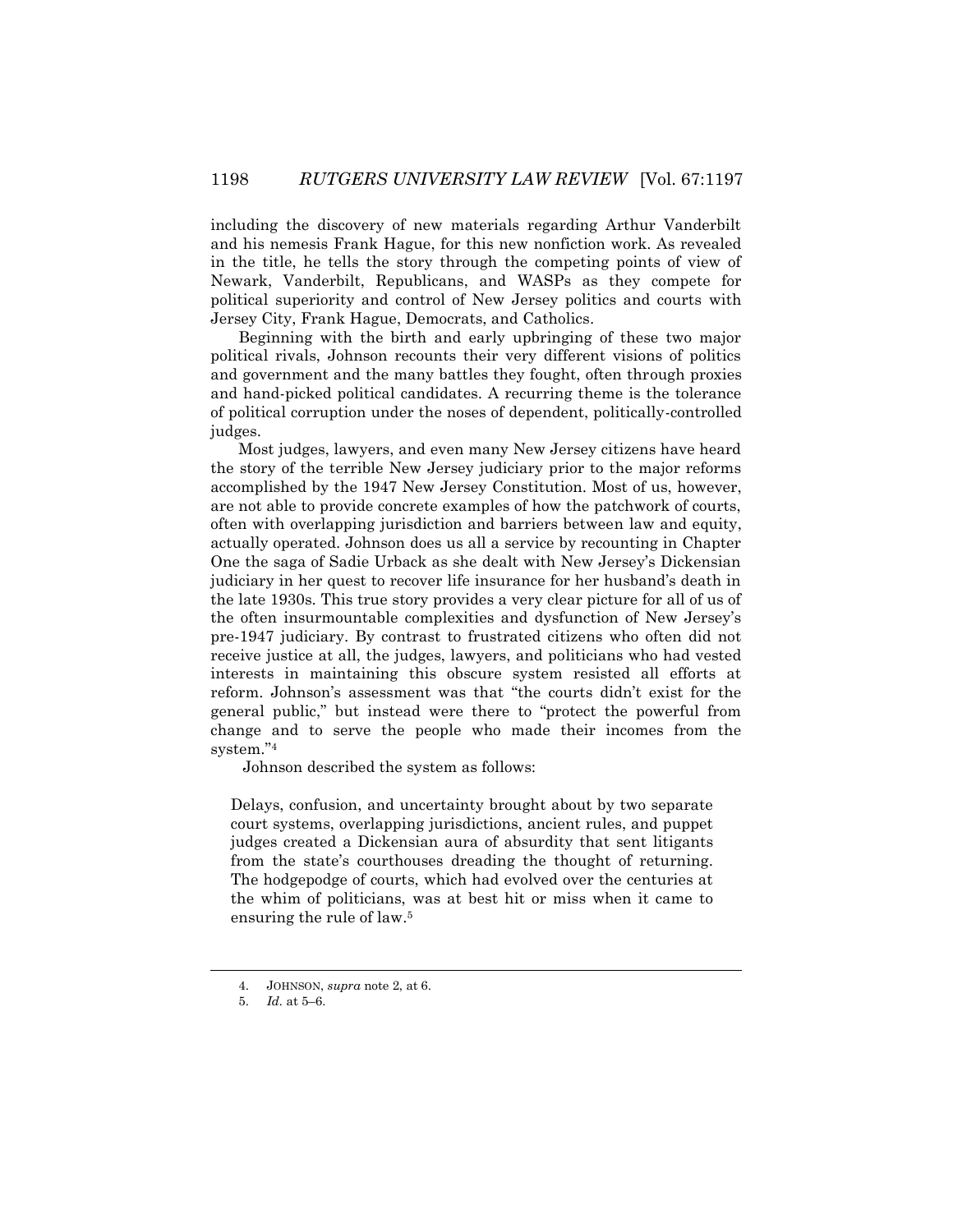Readers will recognize some of the real-life characters from *Boardwalk Empire* fighting for political dominance. We are reminded of the glory days of Newark, in contrast to the hardscrabble, working-class Jersey City, only seven miles away.

Johnson tells the story in an accessible style, sometimes even colloquial, through the eyes of the two political opponents, who, notably, never actually met in person:

Notwithstanding the enormous gap in their education, heritage, and style, they shared common traits. Neither had casual moments with anyone but trusted allies; neither had time for opinions that didn't suit their agenda; neither drank alcohol or had dalliances with women. Both exuded an intensity that either attracted people or repelled them; both craved power to bend the world to their vision; and both were ruthless—Vanderbilt when he had to be and Hague because he knew no other way.<sup>6</sup>

Vanderbilt has enjoyed a heroic, almost mythic, status in New Jersey judicial history since, after decades of effort, he (with the help of a few others) successfully orchestrated New Jersey's judicial reforms in the 1947 constitution.<sup>7</sup> Johnson, despite reflecting great respect for Vanderbilt's persistence and accomplishments, recounts in Chapter Eight an apparently heretofore unknown episode in his life. Using "Box 96" of Vanderbilt's papers in the Olin Library of Wesleyan University, Johnson found evidence of Vanderbilt's deep collaboration with Professor Dayton David McKean and his publisher on the development of McKean's 1940 book, *The Boss: The Hague Machine in Action*. <sup>8</sup> This book painted an extremely negative picture of Frank Hague, and, according to the newlydiscovered documents, was written under the close supervision of Vanderbilt and disseminated nationally at Vanderbilt's behest. Johnson concluded:

Putting it kindly, Box 96 confirms that the president of the American Bar Association—so committed to truth and justice was not above cherry-picking the public record in libeling Frank Hague. He was very selective in weaving a story that was mostly accurate yet decidedly misleading. Vanderbilt also personally drafted multiple revisions of McKean's book—far greater than

 $\overline{\phantom{a}}$ 

<sup>6.</sup> *Id.* at 5.

<sup>7.</sup> *See, e.g.*, ARTHUR T. VANDERBILT II, ORDER IN THE COURTS: A BIOGRAPHY OF ARTHUR T. VANDERBILT (1997).

<sup>8.</sup> DAYTON DAVID MCKEAN, THE BOSS: THE HAGUE MACHINE IN ACTION (1940).